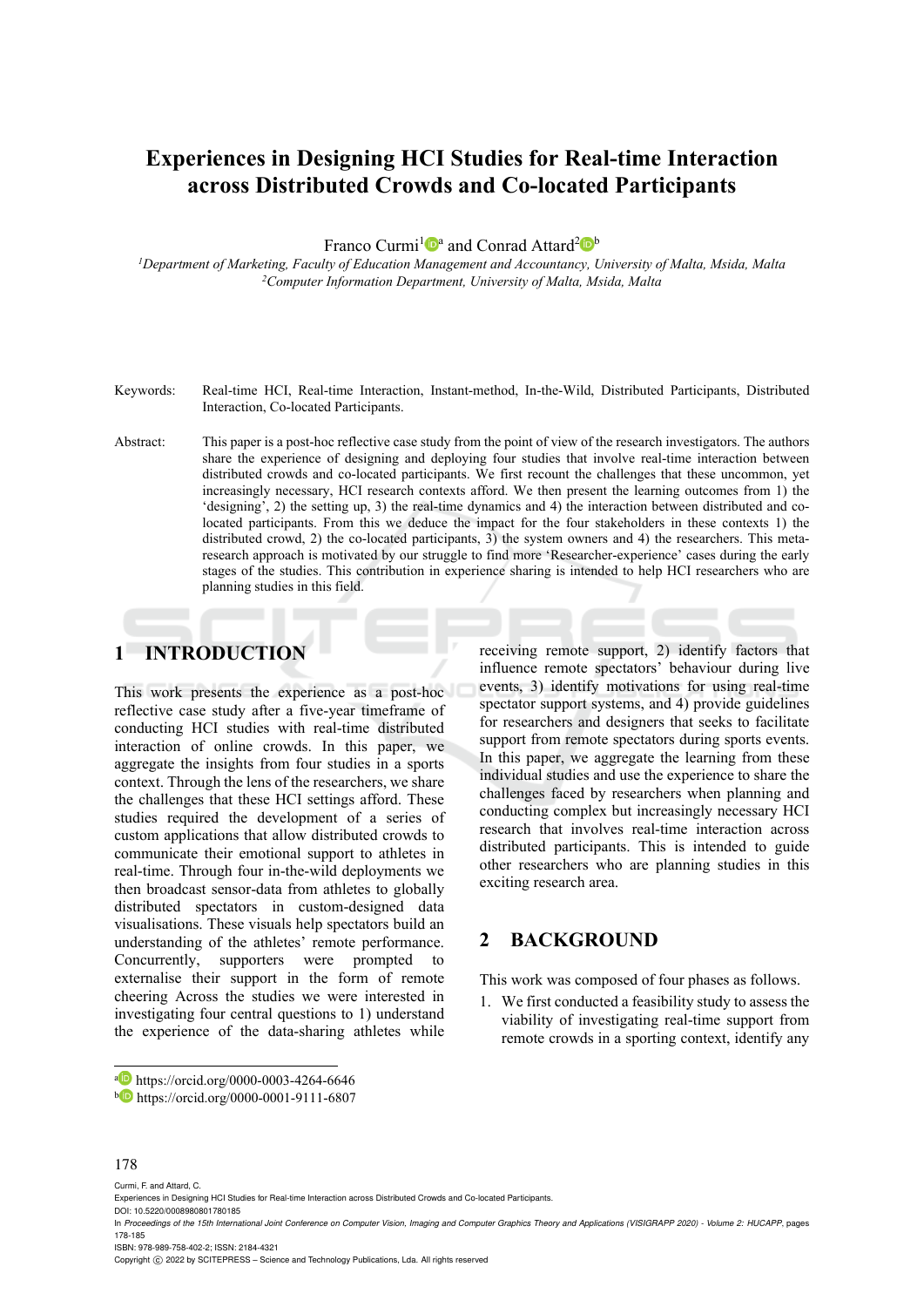ethical issues that may arise from the study and gather preliminary insights on how to design systems for remote spectator support. This feasibility study was composed of desktop research and two in-the-wild deployments during two sporting events (Curmi, 2013).

- 2. With the insights gained in Phase 1, we then designed and build BioShare, a customizable research tool that facilitates sharing live data over social networks and allows remote spectators to send instant feedback (Curmi, 2014).
- 3. With BioShare, we than developed and deployed HeartLink, in an ad-hoc in-the-wild 5k event with 5 athletes and 140 remote spectators. HeartLink is an application that allows athletes and spectators to interact in real-time during events (Curmi, 2015).
- 4. Finally, we conducted a fourth in-the-wild deployment during a 24-hour 170-mile relay race with 13 athletes and 261 spectators (Curmi, 2017).

The next sections briefly describe each of these individual studies. We present the methods used together with an overview of the learning outcomes from each of these phases.

### **2.1 Phase 1: Feasibility Study Consisting in Desktop Research, a Pilot Study and a User Study**

Phase 1 (Curmi, 2013), assessed the viability of investigating remote crowd support. It gathered insights on possible ethical issues that should be taken into consideration when deploying events in-the-wild within this context and captured requirements for system design.

Through desktop research we first reviewed existing commercial mobile phone applications that were designed for sports activities. We found that applications at the time of conducting the study, did not allow spectators to communicate with athletes during events. We also identified that academic research on sports applications is very limited particularly when it comes to the sharing of live personal data. In this light, before conducting in-thewild deployments, through a survey, we assessed the readiness of participants from a university setting to share personal data while conducting sports activities.

A pilot study and a user study were then conducted. These investigated the technical issues involved when athletes share data in the wild. These also gathered primary data on the athletes' and the spectators' experience. A pilot study took place during a triathlon in the Lake District and focused primarily on validating the technology. A user study

was then conducted during a charity run in Lancaster, UK. This focused primarily on capturing the participants' experience. Analysis of the data that was captured through observations, server-interaction logs, interviews and content analysis of online discussions during the events, indicated that research in remote-crowd support is worth pursuing.

However, the use of third-party communication applications that were used to share athletes' data within an in-the-wild research context, presented several challenges that included a lack of control on data integrity and reliability. These also limited the ability to measure user experience and behaviour thus motivated the development of a bespoke data sharing system for researching remote spectator support: BioShare.

In summary, the contributions of this phase 1) confirmed that further research in remote crowd support is worth pursuing, 2) provided preliminary insights on how to build crowd support systems around athletes and spectators, and 3) highlighted the need to create dedicated tools for researchers working in this area.

### **2.2 Phase 2: System Design and Development**

In Phase 2 (Curmi, 2014) we designed and developed BioShare. The requirements capturing for developing Bioshare involved three stages.

We first reanalyze the data collected in Phase 1 and identified key system requirements.

We were interested in making Bioshare relevant for other researchers working in this area. Consequently, to validate whether the insights gained from our experience in deploying two in-the-wild studies matches the requirements of researchers who developed closely related systems, we then compared and contrasted our insights with those of closely related systems that are referenced in literature.

We found that systems that are referenced in literature lack details on how these systems were developed and details on issues that emerged during their development, if any. Thus, we further investigate past systems' development by interviewing HCI researchers who created closely related data sharing systems for research applications.

The developed prototype consisted in a native mobile application that broadcasts users' locative and physiological data over mobile networks and received feedback from online crowds. A web interface together with a dedicated backend allowed distributed crowds to follow and communicate with the datasharing users. BioShare is open-source and is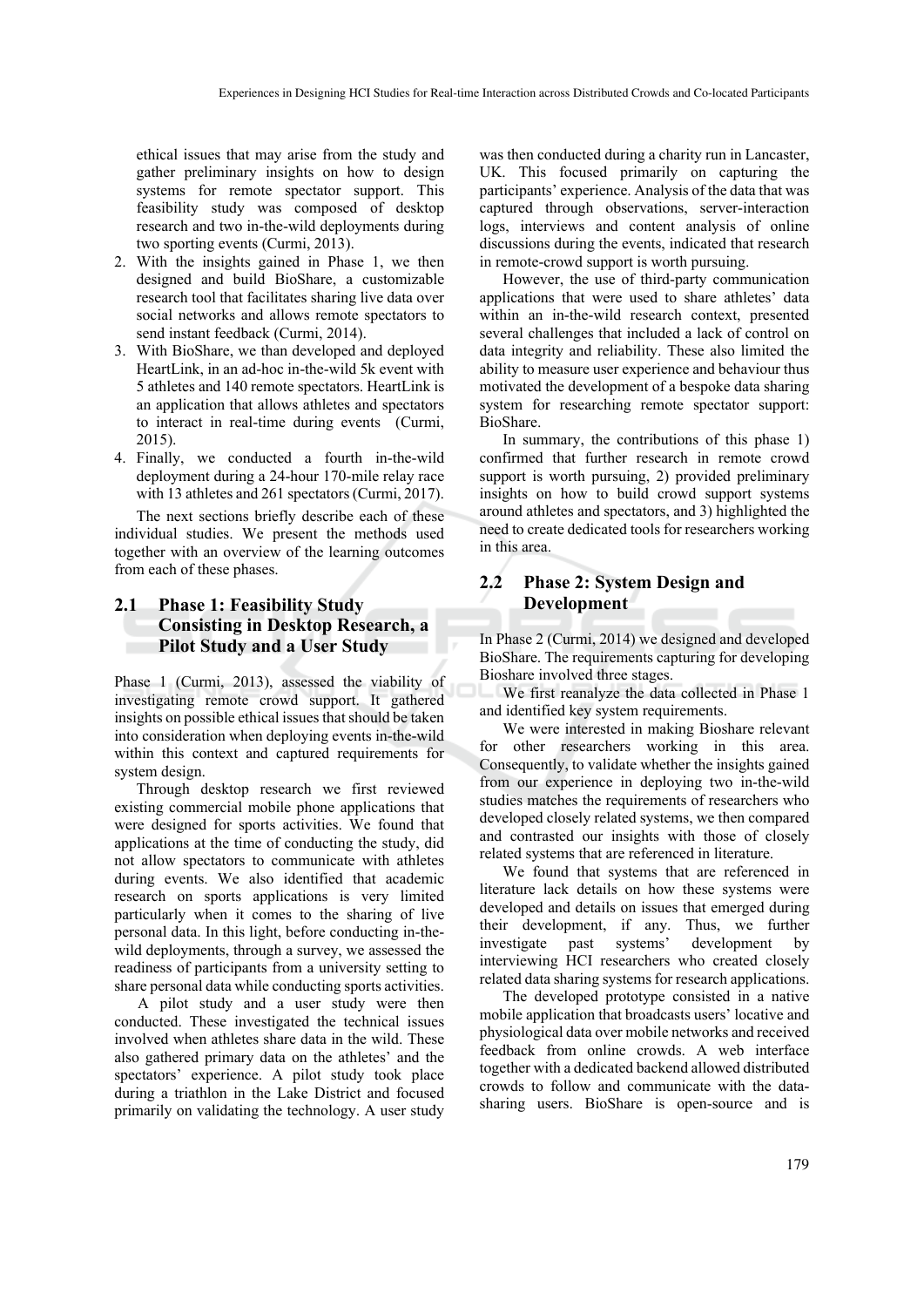designed such that it can be configured for different study requirements.

In addition to contributing BioShare as a tool for researchers, this phase also contributed a set of requirements for spectator support systems in the presented context. These include ethical considerations, design for adaptability and a framework to empower the user over the shared data.

### **2.3 Phase 3: Deployment in an 5k-road Race**

A customised version of BioShare, HeartLink, was then deployed in a 5k-road race with 5 athletes and 140 remote spectators. In this deployment, we 1) captured the experience of athletes when sharing data and receiving remote support in real-time and 2) identified key influencers to the supporters' behaviour during a live sport event. Pilot studies suggested that spectator engagement is influenced by both the data that is presented (e.g. the effort that the athlete is exerting) as well as the social relation between the athlete and the supporter. To validate this, we recruited two spectator groups. One spectator group was recruited through the athletes' own social networks. Thus, the spectators in this group knew the athletes. A second spectator group was recruited from a crowdsourcing platform and thus these spectators had no social connection with the athletes. Additionally, to compare whether different data types, particularly heart rate data, influences the spectators' engagement, all the spectators were randomly assigned to one of two conditions. One group was presented with locative data while a second group was presented with both locative data and heart rate data of the athletes. The results indicated that having a social tie with the athletes increases engagement when supporting the athletes. These spectators cheered the athletes more and spent more time supporting. Spectators who were presented with the additional heart-rate data in their interface also cheer significantly more. Additionally, through a focus group, the athletes suggested that the motivation for athletes to use remote spectatorsupport systems is dependent on the effort that the task entails and the degree of loneliness that the event presents. To further investigate this, we then conducted a fourth in-the-wild deployment during a 24-hour 170-mile long relay race across the UK.

In summary, Phase 3 (Curmi, 2015) contributed the following:

Through quantitative data, the work highlighted differences in spectator behaviour across spectators who are presented with different visuals, and

spectators who have different social relationships with the athletes. For example, we found that spectators who are presented with additional information about the heart rate of remote participants are likely to feel more emotional and consequently cheer more.

Through qualitative data, the study identified key motivations for using live remote cheering systems. For example, we identified that spectators' behaviour depended on their understanding of why the athletes are conducting the task (e.g. the assumed athletes' egoistic vs. altruistic objectives in participating in an event). With regards to the athletes' motivation, we identify that the impact that the cheering has on the athletes is relative to their expectations. This and similar outcomes, are congruent with existing theories of expectations management (Boehm, 2000) and self-determination theory (Ryan and Deci, 2000).

### **2.4 Phase 4: Deployment in a 170-mile Relay Race**

For this event, BioShare was customised and embedded in a running relay-baton form factor (Curmi, 2017). This baton works as an interface between the remote crowd and the athletes. The baton's form-factor also provides enough space to store the needed energy for the 24-hour long event. Following a co-design process with the athletes, the prototyped baton collects and broadcast data in realtime and vibrates whenever a remote supporter clicks a cheer button on the web interface. Additionally, the baton also calls out the name of the person who sent the 'cheer'. In this way, the athletes get an awareness of where the cheers came from.

Through these deployments, we further analysed and deduce user-motivations for using real-time crowd-support systems. Athletes reported motivation from: receiving remote support, building followship, having a proof of accomplishment, satisfying a social need to connect with others, democratising sport events and facilitating mindfulness about the event, among others.

Additionally, the data collected through these deployments provided insight on key factors that need to be taken into consideration when engineering realtime crowd support systems. These are presented in three categories:

1) Spectators' expressiveness i.e. the design of how spectators can externalize their support. This can range from a highly controlled form (e.g. simple binary 'Likes') to a more open approach such as usergenerated communication (e.g. live audio streaming of aggregate cheers from spectators' microphones).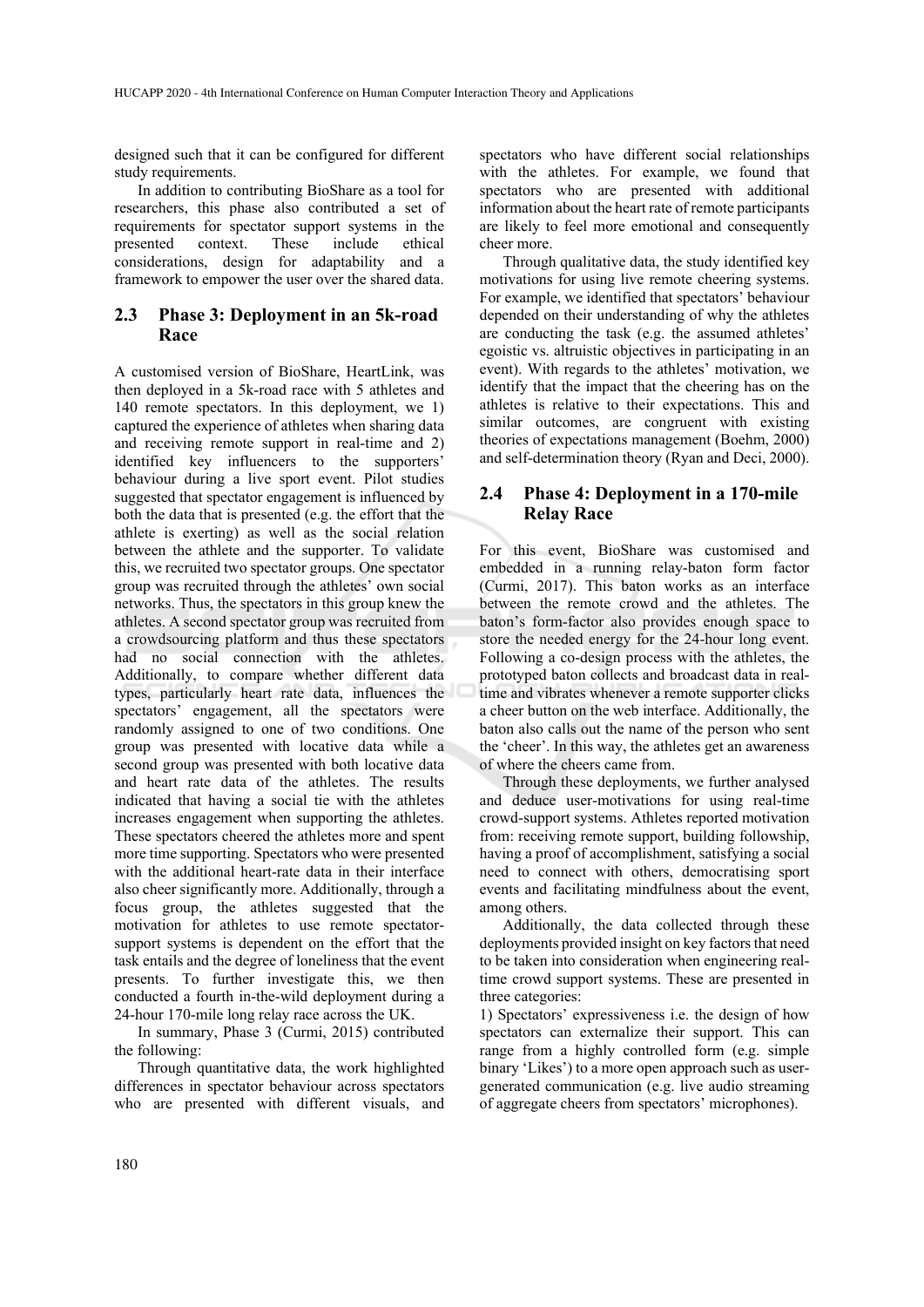2) Context applicability i.e. we identify contexts where remote spectator support seems most pertinent. Findings indicate that these systems seem to be most valuable in challenging events and where the athletes feel lonely (e.g. participating in an unaccompanied setting at night-time). On the other hand, remote support appears less useful in competitive events.

3) The design of the data flows within the social network. Here designers need to consider how system users (athletes, spectators and organisers) communicate and design communication flows.

# **3 METHODOLOGICAL CONSIDERATIONS**

A common element in these studies is the adoption of an in-the-wild approach. Unlike traditional experimental methods that take place within the lab (Johnson, 2012), the method go beyond observing existing practice and present opportunity to evaluate novel technology in the place where the technology is intended to be used (Morris, 2012; Marshall, 2011). Research in the wild is an old practice. Centuries-old inter-continent expeditions that inform ship design may classify within the definition. However, over the last decade, research in-the-wild became a common research practice in HCI. As in our study, HCI researchers often seek to explore new technology, test prototypes in the location in which they are intended for and understand how people interpret and appropriate the technology (Dahlbäck, 1993; Gaver 2013; Kittur, 2008, Rogers 2011).

Prototypes were deployed with participants in different cities, countryside pathways, cycle lanes, nature parks and inside a lake. For example, the final prototype deployment connects athletes running a 170-mile race, from coast to coast, across the UK. In this setting, research in-the-wild allowed compare and contrast the effect of mobile data connectivity on the proposed technology across different environments within the same deployment.

Evaluating technology in-the-wild poses a number of added challenges. These challenges go beyond the lack of comfort that out of the studio participants are presented with (Rogers, 2011). An inthe-wild study may suffer from lack of control that a lab facilitates (Laseki, 2013). Consequently, extrapolating specific effects becomes difficult and researchers need to interpret data that is influenced by several externalities and interdependencies (Rogstadius, 2011). Using multiple methods of data collection often compensates for this. Where

possible, we triangulate findings across different data sources. Eight data collection methods were used throughout the study, namely, surveys, literature reviews, focus groups, semi-structured interviews with athletes, spectators and HCI researchers, content analysis of social network comments posted during deployments, quantitative data of online users' interaction that is collected by the data servers, observations, and research through designing four data telemetry prototypes and four online-crowd interfaces.

The challenges that research in-the-wild presents are widely documented in literature (Mueller, 2010; Fox, 2006; Rogers, 2011). However, over and above these challenges, this work faced additional unusual dynamics. Each of these augments the complexity of running the study (Figure 1). Namely, 1) the need for co-ordinating a group of co-located participants that are conducting a challenging task in-the-wild, 2) the need of co-ordinating a group of globally distributed participants and 3) the need for all activities to operate in real-time with synchronous interaction at a global scale. The latter does not afford the traditional lab recruitment approach where the researcher schedules participants at a time when it is most convenient for each participant. In such HCI studies, all the participants have to synchronise with the live event.

In this context, recruiting participants, particularly online spectators, requires rigorous planning. Online spectators may be less difficult to recruit than co-located athletes since much less effort is needed when participating in an online task than when participating in a physically challenging task such as a long-distance race. Additionally, there is typically no travelling involved. The participants do not feel they are being watched and they might do work in parallel to following and/or supporting the athletes. For example, Manson points out that participants might have coffee while engaging in an online event (Manson, 2012). Another important consideration is 'Attrition'. In a lab experiment, it is very unlikely that a participant walks out of an experiment due to unstated pressure from being in a face-to-face situation. This does not apply to an online environment where participants may easily leave the experiment at the click of a button. The participants may also be distracted by various other factors such as surfing other websites, making errands or experience technical system failure, to mention a few. To monitor this, we placed occasional prompts to monitor attention. The system then logs the time taken for each viewer to respond and this measure may then be compared to different participant groups and collected datasets.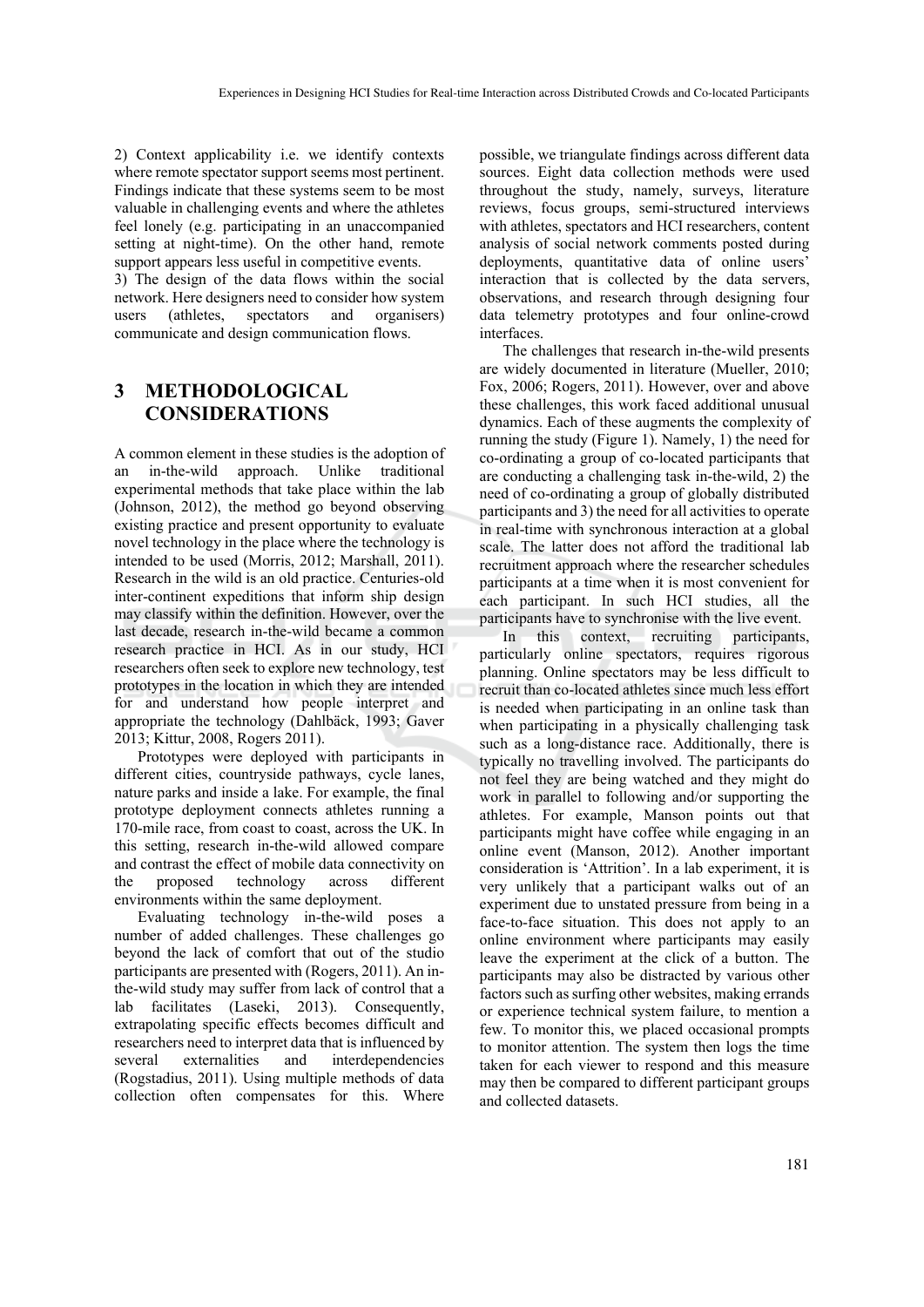Additionally, to mitigate complexity, we start with a small-scale deployment that has few participants, to then increment the scale of the deployment iteratively. This approach promises 1) incremental improvement, 2) contains any emergent ethical issues and 3) minimises risk of failure.



Figure 1: Methodological influencing contexts.

## **4 FINDINGS AND REFLECTION**

### **4.1 Conducting RIW Deployments with Synchronous Interaction between Distributed Participants**

As earlier stated, all the deployments were conducted in the wild. This made planning, organising and deploying extremely challenging. Moreover, each study involved multiple user groups that were not only in the wild but also distributed across different locations. Additionally, the interaction under investigation was synchronous. Thus, the participants needed to synchronize themselves to the study rather than the study synchronises to the participants. The need for participants to synchronise with the study limits the number of participants that can take part in the study as their participation is not only conditioned by their willingness and appropriateness to the sample group but also by their personal schedule. This restriction is particularly visible when the user group is friendsourced, that is, the participants have a social tie with the athletes. On the other hand, this is less restricting for outsourced participants, that is, where participants have no social connection with the athletes as the sample frame may be larger.

Outsourced participants were recruited from CrowdFlower, a crowdsourcing platform.

Crowdsourcing platforms provide a large enough pool of participants (crowd workers) who are seeking work that matches their expected enjoyment and financial return. The enjoyment value is a major factor in the recruitment process. Many studies show that crowdsourced participants value the pleasantness of a given task (Rogstadius, 2011). This impact both the engagement of participants in the task and also the reputation on the platform (through post-taskcompletion feedback) of the researcher who issued the study.

#### **4.2 Contrasting Real-time in the Wild vs Lab**

Inversely should there was a lab variant of the studies, the challenges would have been very different. 1) The researchers would not have been bound with recruiting a large group of participants to perform at one specific global time. 2) The researchers would have had more control over the environment and confounding variables would have been limited. For example, weather conditions would have been minimally influential on the study, if any. Windows would have been closed and, say, a treadmill could be kept the same gradient for all participants such that all the participants would have been presented with an identical controlled experience. Similarly, cheers could have been computer generated from predefined patterns that would simulate remote cheering crowds. 3) Running such an experiment would have been easier because the researcher would be in the comfort of the well-known, tried and tested, "lab". The researcher could have wired, handled and observed one participant at a time.

However, no matter how controlled this environment would have been, it would have never been anything close to the real thing; the in-the-wild environment with real crowds sending self-initiated cheers at that moment in time.

In hindsight, an in the wild deployment that involves distributed crowds, like the four deployments in this study, are more unforgiving then an in the lab approach where single participants sequentially conduct offline sessions. For example, if there is an issue with the system, such as what happened in the pilot study due to downtime on US Amazon Web Services, then the researcher needs to coordinate a crowd that is distributed. This is challenging, not only because the investigation involves a crowd but also because the data is live and distributed. In this case, the research event is likely to fail or at minimum, the research objectives would change. Moreover, a new event is likely to require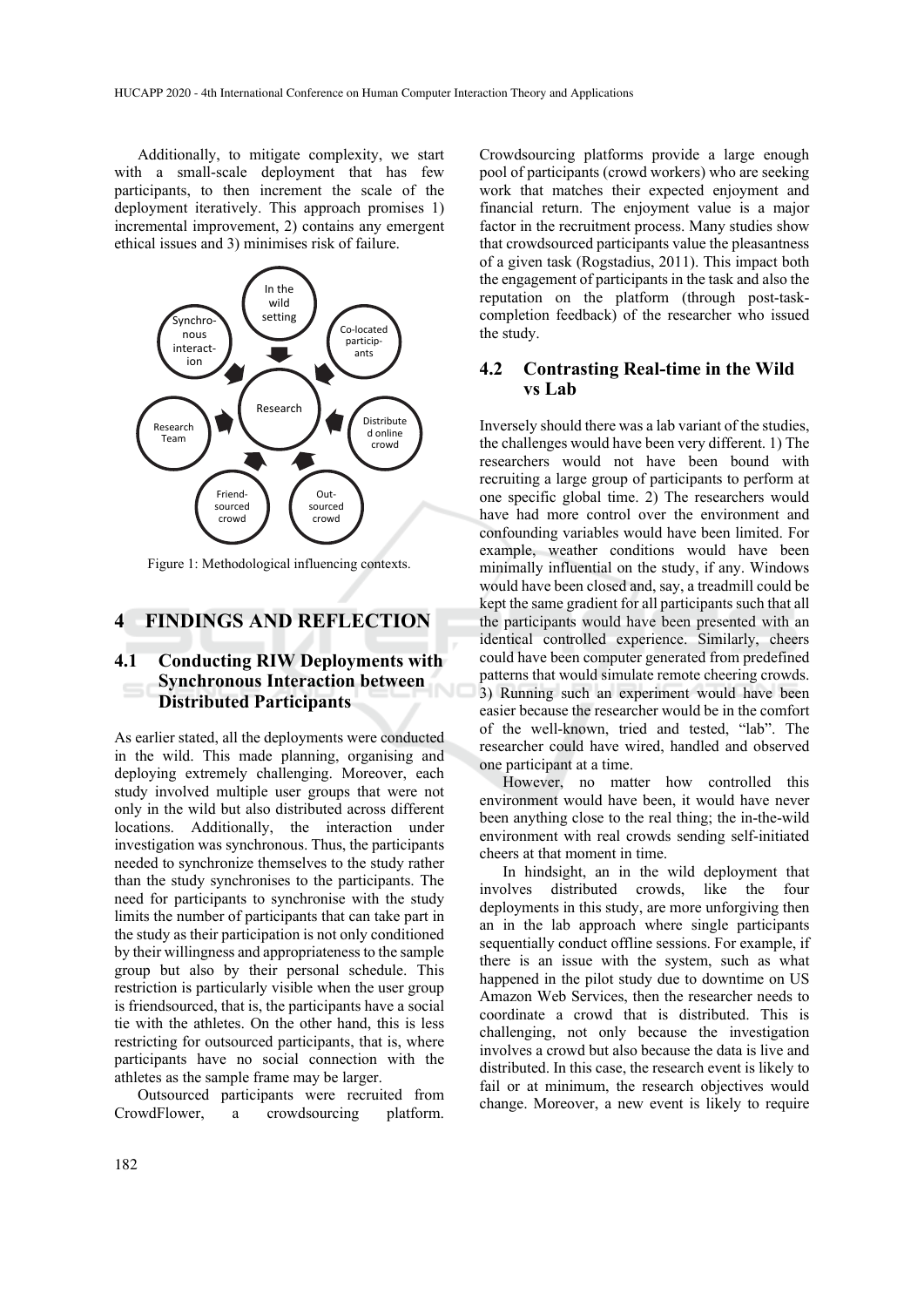coordinating a new crowd. Should that have been in the lab, a participant would have been ranked as an outlier or replaced with an additional lab session. Finally, in a lab variant, systems can be tested, and researchers can pose as dummies. In an in-the-wild version where crowds operate synchronously, systems are difficult to test comprehensively. For example, collecting enough participants to simulate a crowd to test a system in situ is often impractical. Furthermore, if the researcher does manage to do this, in most cases, the in-the-wild environment is likely to change over time. Hence, reliability across all variables is challenging at best. For example, data telemetry that is dependent on mobile network coverage (reception) may be influenced by the density of users that happen to be in that public area and of which the researchers have little or no control.

These challenges that research in the wild with real-time interaction brings to the table further highlight the differences of real-time in the wild over an in-lab study. These differences emphasise the distinct values that both approaches present the researcher with. Based on the above considerations, we recommend the following to researchers who intend conduct research on the lines of this work:

- 1. The researcher should seek to control any variable that can be controlled but plan contingencies for unexpected events.
- 2. Conducting meticulous planning minimizes the risks of unexpected outcomes.
- 3. In these contexts, observations during the event as part of the research method is highly important and details should be documented during or immediately after the event.
- 4. The researcher should have a communication channel with remote participants. This is essential for ad-hoc coordination should unplanned phenomena occur.

Roles for documenting events and coordinating events should be assigned to separate individuals. Due to the complexity that such tasks entail, we recommend that researchers build a research team where each member is assigned a pre-designed role. Different studies and conditions would necessitate different roles for supporting staff. In the case of the study in Phase 4, the 170-mile relay race, the recommended roles for the event such that the researchers can focus on core areas were as follows: 1) A researcher was assigned to coordinate the online crowd. This person would, for example, message the crowd should there be a need to do so during the live event and answer any queries that online participants may have. 2) A person needs to coordinate the colocated athletes. 3) An experienced researcher journals the event. 4) A videographer and/or photographer may provide grounded content for postevent analysis or in support of post-event publications.

#### **4.3 Managing Interfaces with Multiple Stakeholders**

The deployed interfaces were driven by two main sources: The athletes and the spectators. In their work, "Designing the Spectator Experience", Reeves et al. classify these interfaces as public interfaces. These are public interfaces not because the interfaces are out in the wild but rather because of the "extent to which [the] performer's manipulations of an interface and their resulting effects are hidden, partially revealed, fully revealed or even amplified for spectators." (Reeves, 2005 p.741). In recent years, there have been numerous discussions within related communities, such as SIGCHI, on interfaces that are moving away from providing an individual dialogue but rather are *designed for a crowd* (Boulos 2011; Brady, 2014) and *driven by a crowd (Laseki, 2013)*. In most of these cases, as it is the case of the above studies, the crowd is distributed.

In a real-life cheering context, within an open sporting event, the human interaction is intended to be public. Spectators cheer from the sides of a racecourse or from the stands at a stadium. On the other hand, in the digital world, there is by far more human-human communication that is designed for a private setting rather than a public one. Public telephones for example are enclosed in boxes or photo kiosks (Rogers, 2011). There are also multiple levels of engagement. There are spectators who follow the data through the crowd-powered interface, hence they can follow the data of the athletes and the data that is driven by the crowd (i.e. the live cheering, the spectators live comments as the event unfolds and the number of spectators that join and leave the event, during the event). There are also the supporters, that is, those spectators who do not simply follow the data but also interact with the interface and the athletes by cheering and commenting, hence contributing to the live discussion. Finally, there are the athletes whose interaction is highly automated, both the sharing of data, and in receiving feedback from the crowd. In a way, the interface of the athletes is hidden and inexistent. It is an extension of the crowd's interface. For example, the relay baton that was deployed in Phase 4, opens a channel to the crowd. The athletes do not interact with the baton, but the baton automates the communication from the athlete to the crowd. The baton captures the data and sends it to the crowd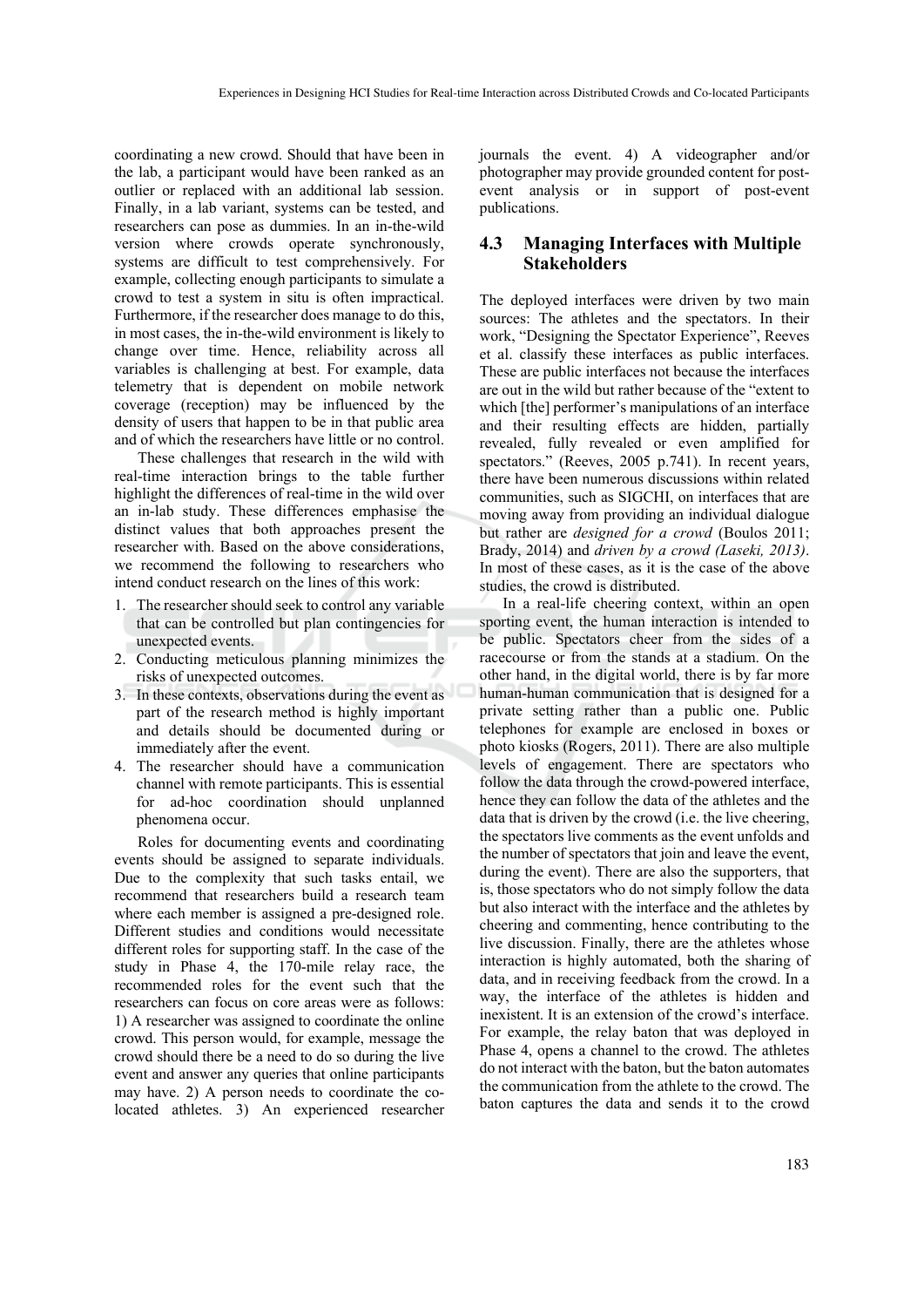without any interaction from the user (the athlete). There are also the co-located spectators, who, although they might not interact with the cheering system or the online crowd, they may also influence the online environment through the athlete's environment. In this regard, Reeves et al. add another dimension to *public* vs. *private* dichotomy; *manipulations* and *effects,* where manipulations are the actions of the 'performer' (in our case these are the actions of the athlete). On the other hand, the effect is the impact of the manipulations; a click on a cheer button triggers a vibration (direct effect) and may make the athlete aware of the support being sent. The athlete may perform better and his or her exertion may influence the gradient of the chart representing the live heart rate (indirect effect).

The work of Reeves et al. helps us position the authors' interface within the spectrum of interfaces. Interface categories include 1) Magical, this refers to interfaces that hide the manipulations but the effects are revealed (e.g. wizard of oz interface (Reeves, 2005)), 2) Secretive, where both the effects and the manipulations are hidden (e.g. within a competitive game), 3) Suspenseful, where manipulations are hidden but the effects are revealed and finally 4) Expressive, where both the manipulations and the effects are revealed or amplified. Within this taxonomy, the proposed cheering system positions itself in the expressive quadrant. Spectators' actions are channelled to the athletes and amplified through haptic and sound synthesisers. The athletes' performance is sensed and amplified to all connected spectators within the spectators' interfaces.

The real-time cheering system associates another dimension to this. The interface is not only generated and interacted-with by the individual and displayed to the spectators as a crowd, but this crowd also drives the interface. In other words, the interface (including the cheers, the number of online spectators and the live comments that make up the interface) is generated from the crowd. These become, as Michael Bernstein coined, crowd-powered interfaces. Crowdpowered interfaces are "interfaces that rely on human activity traces or human computation to provide benefits to the end user." (Bernstein 2010 p.347). Undoubtedly, the cheering process is explicitly conducted for the benefit of an end user, the athlete. We argue that this process relies on both 'human activity traces' and 'human computation'. They rely on human activity traces as the distributed individuals trigger the cheers, and each has his or her intentions and motivations to cheer. The human computation component is highlighted in the user interviews. Upon interview, the spectators showed interest in maximising the positive impact that the cheers could

have on the athlete. In this regard, spectators devised strategies such as leaving more cheers towards the end of the race, 'such that the cheered athletes do not get used to the cheering'. These strategies are reflected in the cumulative cheering plots.

### **4.4 Managing Multiple Communication Modalities**

Across the studies, we looked at primarily two communication flows. Informing the online crowd (spectators) and informing the athletes. The athletes' awareness of spectators' behaviour and their support, can contribute to build a sense of 'liveness'(Mueller, 2010). However, it can also generate pressure on the athlete. The sense of 'being observed' that real-time remote support systems create, may make the athlete feel obliged to perform or feel embarrassed for mistakes since spectators are following the performance. The modality that is adopted to communicate the crowd's support to the athlete is an influential factor in the design of the athletes' experience. The deployments explored tactile and sound alerts to communicate the cheering crowd. Results showed that the effect of the communication modality is dependent on different externalities over and above the modality itself. These include the context (e.g. the background noise within the environment), the trustworthiness of the cheering crowd (e.g. whether there are spammers among the cheering crowd who might misuse the modality, say, send inappropriate messages) and the individual personalities of the athletes that the set modality is communicating with. For example, when the modalities where calibrated to generate the same intensity of tactile feedback for all participants, some athletes did not feel the set vibration. This seemed related to the athlete's body mass and athletes with larger arms were more likely not to feel the vibrations that were triggered by the telemetry device thus emphasising the need for personalisation.

## **5 CONCLUSION**

We believe that these findings are just the beginning of this research area and we trust that other studies will follow. What is presented here may provide the preliminary groundwork for real-time remote crowd support. Our findings suggest that this research domain promises high impact in many research fields, including social network theory, crowd psychology and commercial applications in sports.